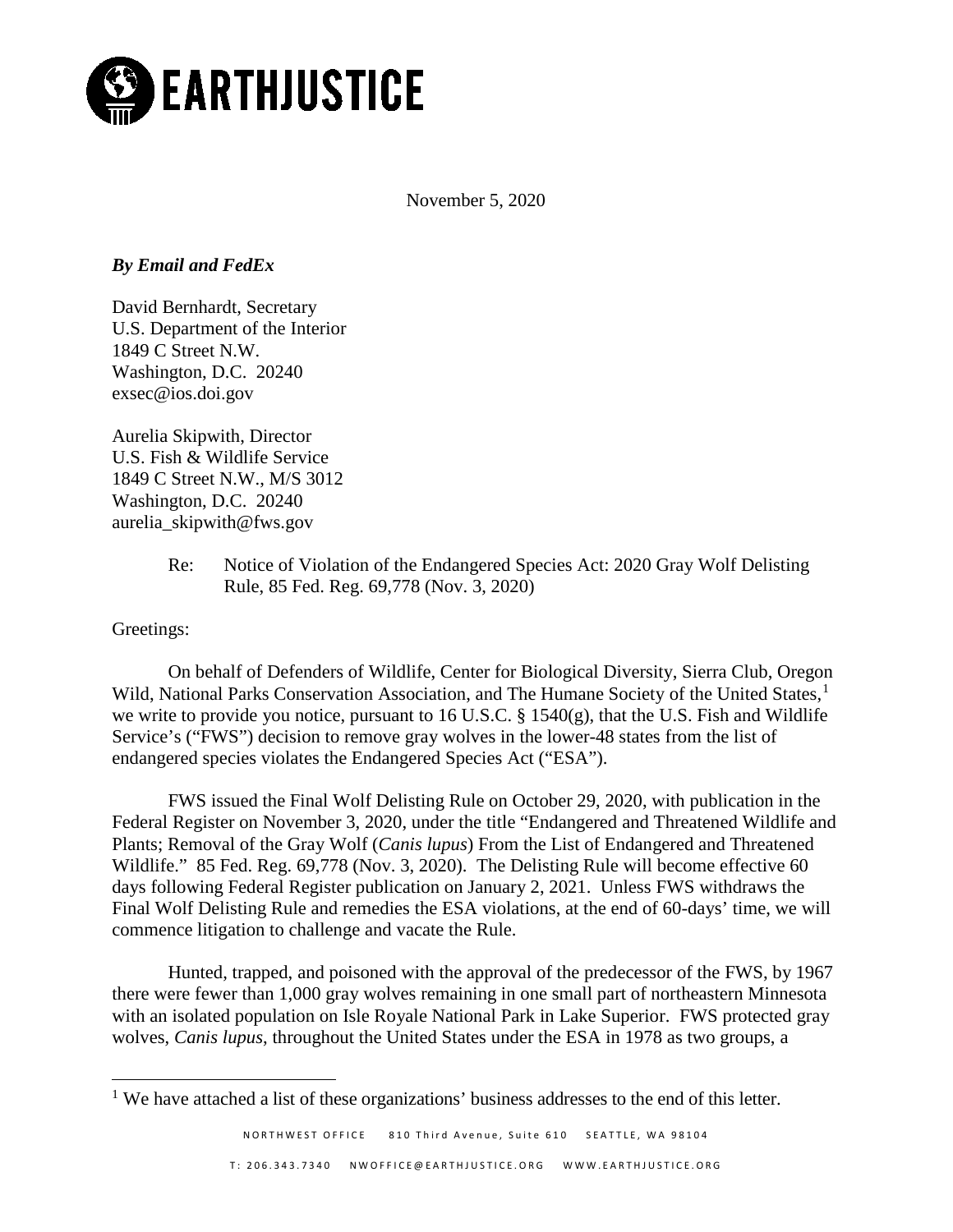threatened population in Minnesota and an endangered population in the rest of the lower-48 states. Final Wolf Delisting Rule, 85 Fed. Reg. at 69,780, Table 1. Today, there are recovering wolf populations in Minnesota, Wisconsin, Michigan, and the Northern Rocky Mountains; wolves have begun to inhabit the Pacific Northwest and California; and wolf habitat remains explored but largely unclaimed in states like the Dakotas, Maine, Colorado, and Utah. Slowly, with the ESA's protections, nationwide wolf recovery is moving forward.

Yet for more than a decade, FWS has proposed increasingly more tenuous delisting rules that federal courts have consistently rejected as invalid. In this series of prior delisting rules, FWS sought to remove ESA protections from gray wolves by splitting the population into small segments in order to declare each of those smaller segments recovered. Every time, federal courts struck down FWS wolf delisting rules for not only ignoring the vast amount of available wolf habitat still largely unoccupied, but also for purposefully leaving out "remnant" populations outside of the delisting area. *See* Final Wolf Delisting Rule, 85 Fed. Reg. at 69,780-81, Table 1—Key Federal Regulatory Actions under the Act and Predecessor Legislation pertaining to Gray Wolf and, Where Applicable, Outcomes of Court Challenges to these Actions.

Undaunted by this history of repeated unlawful actions, FWS has now finalized a nationwide delisting rule, once again eliminating all federal protections for these wolves. FWS justifies delisting by combining populations, ignoring available historical wolf habitat, and discarding relatively new wolf populations outside the Midwest as "colonizers" unnecessary to the survival and recovery of wolves in the Midwest.

Gray wolves still meet the ESA's definition of an endangered species, one that is "in danger of extinction throughout all or a significant portion of its range." 16 U.S.C. § 1532(6). FWS's Final Wolf Delisting Rule does not satisfy the ESA requirements that FWS may only delist species that are fully recovered and protected by adequate regulatory mechanisms, as well as the Administrative Procedure Act ("APA") requirement that agency decisions must show a rational connection between the facts found and the choices made. Specifically, in delisting gray wolves nationwide, FWS

- ignored the ESA's requirement that any delisting decision concerning wolves listed in the lower-48 states must consider the entire population, not merely wolves in the Midwest;
- failed to provide for a sustainable wolf population after delisting;
- failed to analyze and address the importance of lost historical habitat;
- did not rationally assess the status of gray wolves within significant portions of their current range;
- failed to use the best available science; and
- invalidly measured recovery using an out-of-date and geographically restricted recovery plan.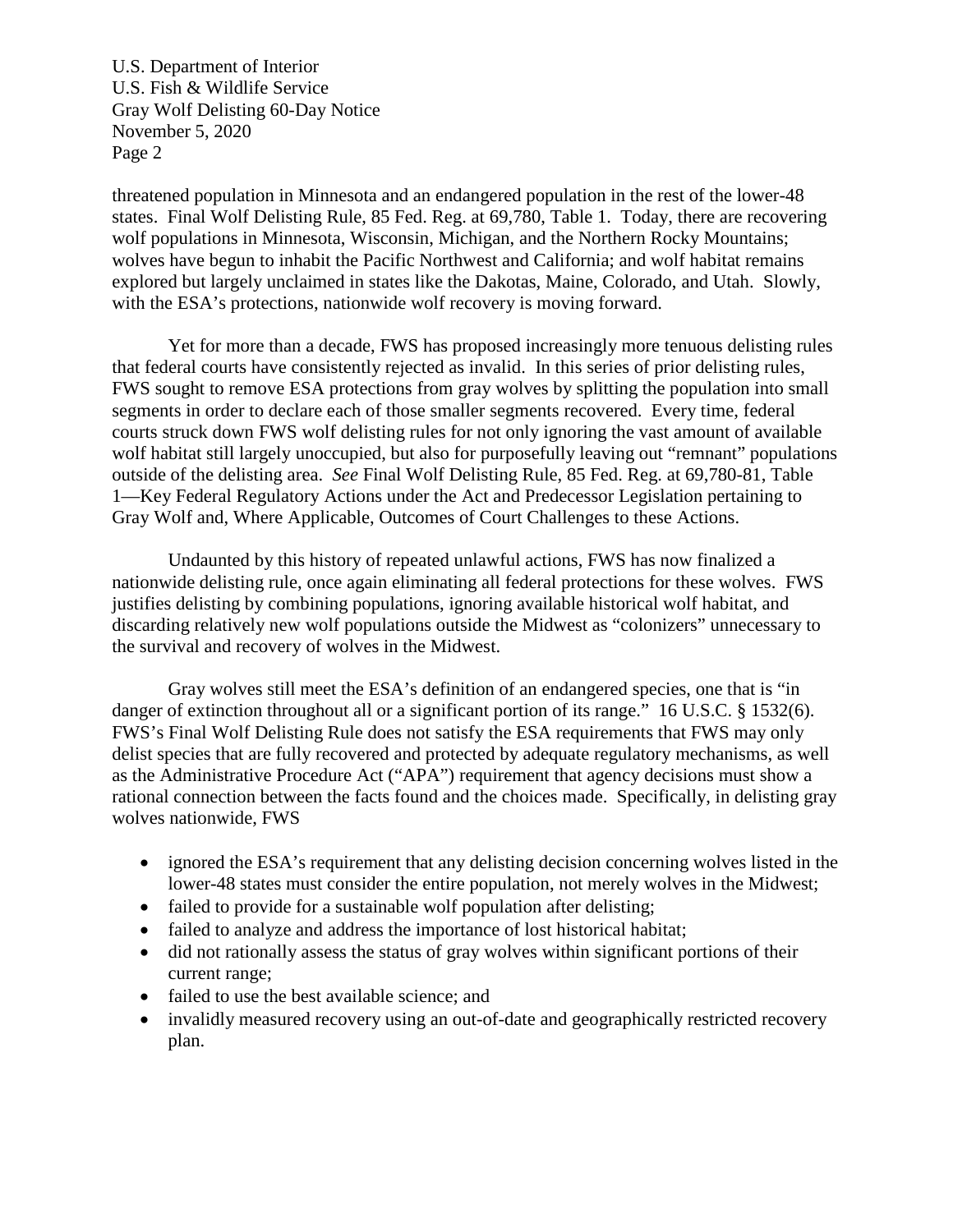# I. FWS FAILED TO EVALUATE THE DELISTING FACTORS FOR THE ENTIRE LOWER-48 GRAY WOLF POPULATION.

The ESA seeks to protect and recover imperiled species and populations by listing them as threatened or endangered based on enumerated statutory factors, 16 U.S.C. § 1533(a)(1)(A)- (E), using the "best scientific and commercial data available. 16 U.S.C. § 1533(b). The listing provisions are contained in section 4 of the ESA—the section Congress labeled the "cornerstone of effective implementation" of the Act. S. Rep. No. 97-418, at 10 (1982).

The ESA requires FWS to analyze the five listing/delisting factors of section 4(a), 16 U.S.C. § 1533(a)(1), as they apply to the protected entities. These factors are:

- (A) the present or threatened destruction, modification, or curtailment of its habitat or range;
- (B) overutilization for commercial, recreational, scientific, or educational purposes;
- (C) disease or predation;
- (D) the inadequacy of existing regulatory mechanisms; or
- (E) other natural or manmade factors affecting its continued existence.

FWS must use the best available science in its analysis. 16 U.S.C. § 1533(a)(1), (b)(1)(A).

On the basis of these factors, for delisting, FWS must determine whether a species has recovered and no longer meets the listing factors. The delisting evaluation must focus on the relevant species that was originally listed. Here, the relevant "species" are the Minnesota and lower-48 states' wolf populations. *See* 43 Fed. Reg. 9607 (March 9, 1978) (listing wolves in Minnesota as threatened and wolves in the lower-48 U.S. states and Mexico as endangered).

Yet in the Final Wolf Delisting Rule, FWS's analysis of the section 4(a) listing/delisting factors focused nearly exclusively on the wolf population in Minnesota, Michigan, and Wisconsin. FWS analyzed some of the factors for wolves in Washington, Oregon, and California, but only to determine how those populations affected wolves in the Midwest. FWS provided no section 4(a) analysis for significant portions of the wolf's range, such as the Northeast or the southern Rocky Mountains. The ESA prohibits limiting analysis of the section 4(a) factors to only a portion of the listed entity. "The Endangered Species Act's text requires the Service, when reviewing and redetermining the status of a species, to look at the whole picture of the listed species, not just a segment of it." *Humane Soc'y v. Zinke*, 865 F.3d 585, 601 (D.C. Cir. 2017) (rejecting FWS attempt to designate and delist a gray wolf Western Great Lakes DPS).

The appellate court in *Humane Society* was particularly concerned about the fate of a "remnant" population—such as the wolves in the Pacific Northwest, a portion of a listed entity left out of importance through redefinition or delisting. Without assurances that the remnant population would remain a protectable species, FWS could later attempt to delist those wolves on the theory that they no longer comprise a listable entity. 865 F.3d at 601-03. This outcome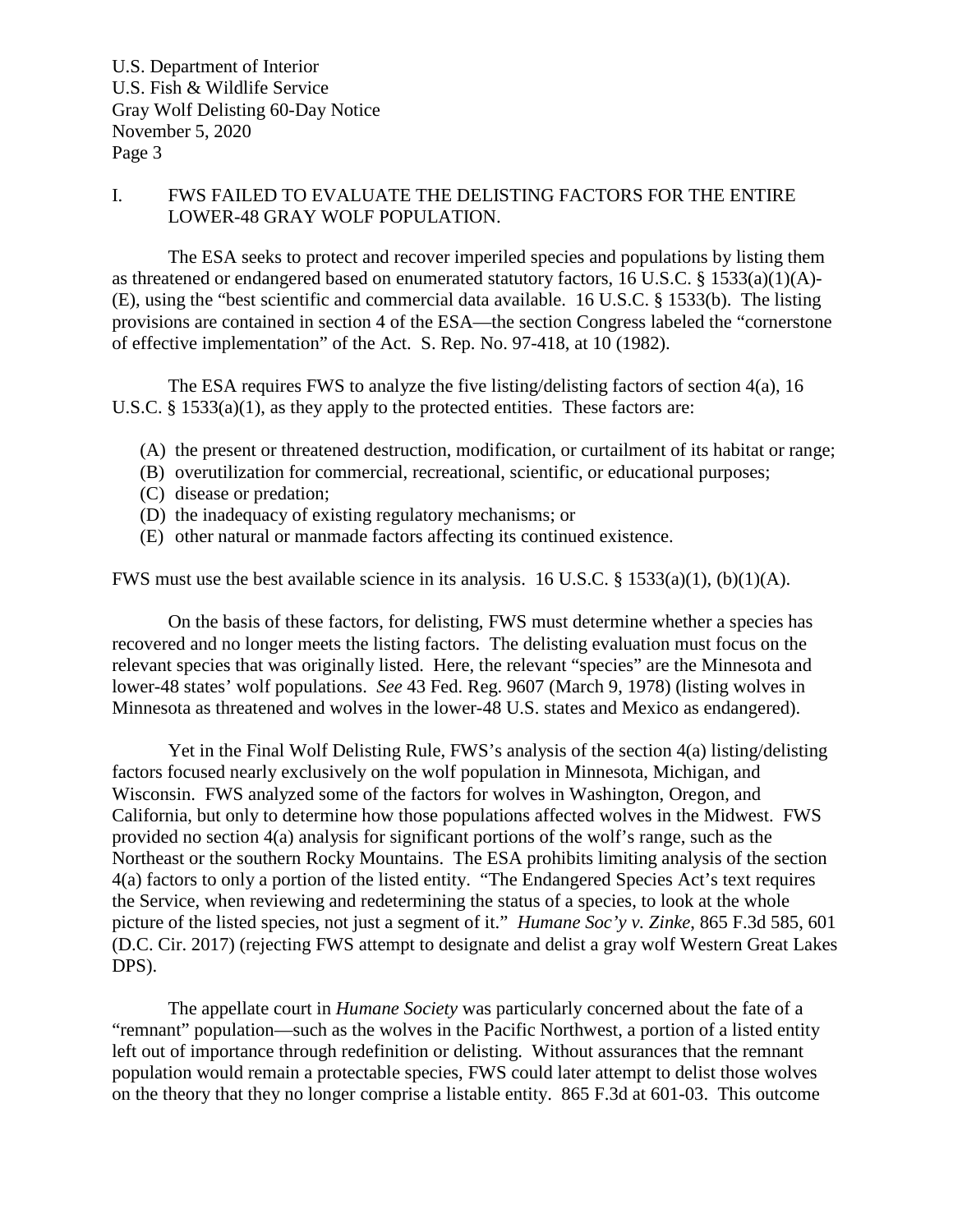would violate the ESA. *Id.* (FWS's "disregard of the remnant's status would turn ... [the DPS] process into a backdoor route to the *de facto* delisting of already listed species, in open defiance of the Endangered Species Act's specifically enumerated requirements for delisting"). To guard against that result, the D.C. Circuit held that FWS "must make it part and parcel of its segment analysis to ensure that the remnant, if still endangered or threatened, remains protectable under the Endangered Species Act." *Id.* at 602. That is precisely what FWS has failed to do here.

FWS has tried this before, with the 2003 rule that attempted to create three new wolf DPSs and downlist two of them. *See Defenders of Wildlife v. Norton*, 354 F. Supp. 2d 1156, 1170-72 (D. Or. 2005) and *Nat'l Wildlife Fed'n v. Norton*, 386 F. Supp. 2d 553, 564-65 (D. Vt. 2005). The courts invalidated FWS's attempt because it only assessed the status of core population portions of the new DPSs and did not apply the statutory listing factors outside of those areas. *Defenders of Wildlife*, 354 F. Supp. 2d at 1172 ("The Final Rule is arbitrary and capricious because FWS downlisted major geographic areas without assessing the threats to the wolf by applying the statutorily mandated listing factors."); *Nat'l Wildlife Fed'n*, 386 F. Supp. 2d at 565 ("The FWS simply cannot downlist or delist an area that it previously determined warrants an endangered listing because it 'lumps together' a core population with low to nonexistent populations outside of the core area.").

Here, instead of carving out a DPS from the larger entity to delist (as in 2011) or dividing the larger entity into multiple DPSs to downgrade or delist (as in 2003), FWS has delisted a combined entity. But, as before, FWS failed to assess the currently listed entities, separately or combined, under the statutory listing factors and instead relied on the status of core populations (in the Midwest) to justify delisting a much larger area. Large swaths of the lower-48 gray wolf population will lose ESA protections even though FWS failed to assess the status of those wolves under the statutory listing factors. FWS's approach violated the plain language of the ESA and contradicted the reasoning behind the decisions in *Humane Society, Defenders of Wildlife,* and *National Wildlife Federation*.

In fact, FWS considered these combined populations together and delisted "the gray wolf entity" in part because "neither of the listed entities [Minnesota or the lower-48 population] is a DPS." 85 Fed. Reg. at 69,784. But regardless of whether the Minnesota and Lower-48 listings would be lawful under the subsequently enacted DPS Policy, it is not a lawful solution to create yet another violation of the Endangered Species Act. FWS cannot validly consider a new 'combined' population for delisting; the analysis must be of "species included in a list." 16 U.S.C. § 1533(c)(2).

# II. FWS'S DELISTING RULE DOES NOT PROVIDE FOR A SUSTAINABLE WOLF POPULATION AFTER DELISTING.

Under the ESA, FWS must determine whether the lower-48 gray wolf entity remains endangered or threatened because of any of five factors, including "the inadequacy of existing regulatory mechanisms." 16 U.S.C. § 1533(a)(1)(D). If delisting is finalized, each individual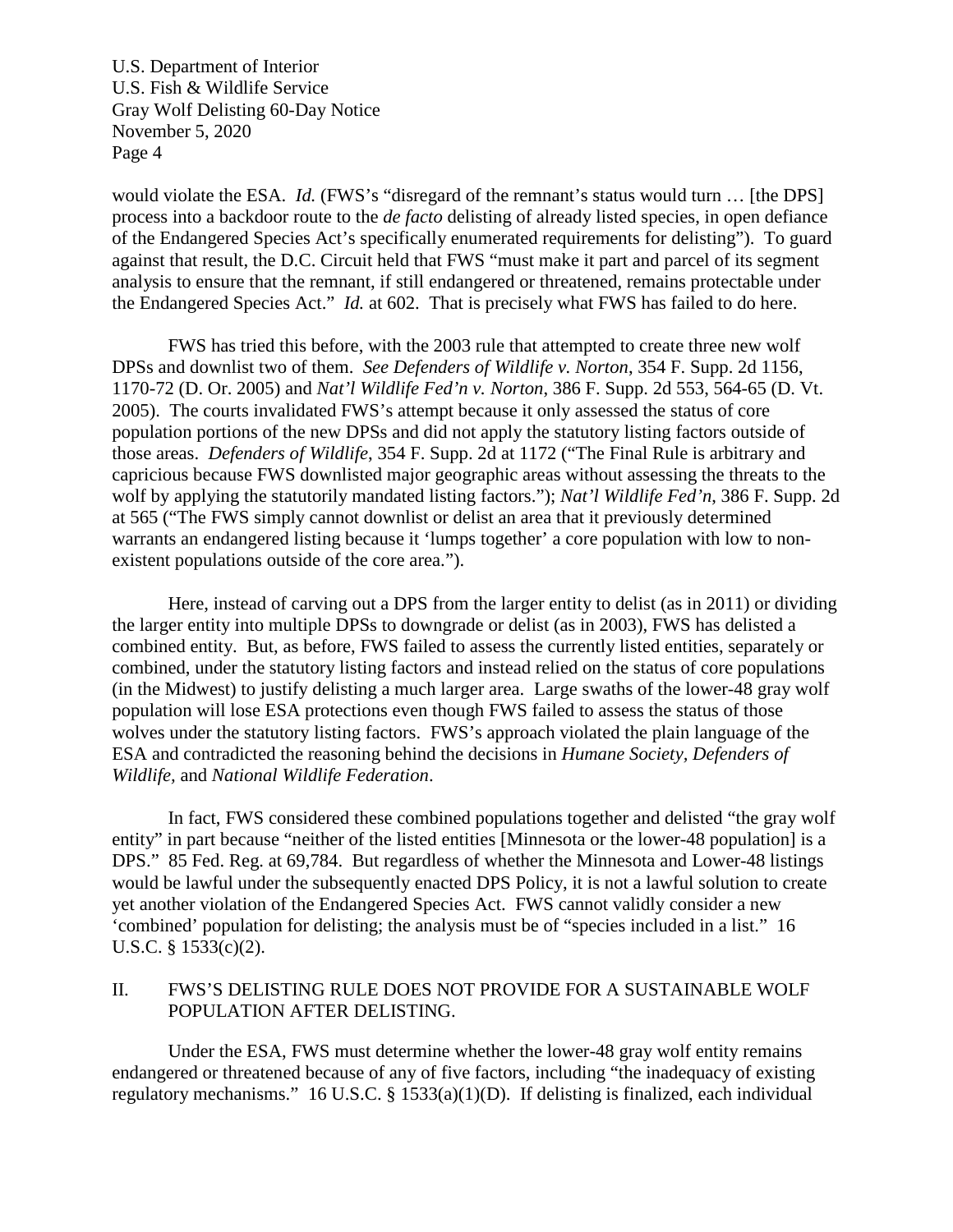state would handle wolf management. While some states have welcomed wolves, some are hostile to wolf recovery, some favor trophy hunting over sustainable populations, and some have no plans at all. In Minnesota, without federal protection, landowners within approximately 60 percent of the state could kill wolves to protect livestock or pets even when there is no immediate threat. State management of wolves following delisting does not have a pretty history; in Montana and Idaho – where Congress ordered wolf delisting over scientific and legal objection – state wildlife agencies are managing wolves to drive down the population numbers and put wolf hunting ahead of other concerns.

FWS's review of state wolf management plans in Washington, Oregon, and California is inadequate. *See* 85 Fed. Reg. at 69,835-37. California only recently adopted its wolf management plan, and its effectiveness is uncertain. All three West Coast states opposed federal delisting.<sup>[2](#page-4-0)</sup> Oregon recently adopted a new wolf management plan, and Oregon has already removed gray wolves from its state endangered species list without sufficient scientific justification as well as legislatively blocked judicial review of this decision. Washington's state wolf management plan has been controversial, has led to multiple years of state lethal control actions, and may not be robust enough to ensure permanent recovery. Following delisting, Washington will need to promulgate rules, for the first time, to govern wolf management. Other states, such as Wisconsin, have indicated that they intend to manage gray wolves to the minimum population level needed to prevent them from again warranting ESA protections, which is not the path to nationwide recovery.

Only eight states protect wolves as a state endangered or threatened species.<sup>[3](#page-4-1)</sup> The majority of states within the lower [4](#page-4-2)8 have no protections in place for gray wolves;  $4$  several of these states lack any plans or protections for wolves, even though wolves have dispersed into those states, including Indiana, Kentucky, Massachusetts, Maine, Missouri, Ohio, Utah and Vermont. *See* 78 Fed. Reg. at 35,675 (noting in the 2013 proposed nationwide delisting that wolves have been seen in Missouri and Indiana but no regulatory mechanisms relating to wolves exist in those states). Other states seek to actively prevent recovery of the species. For example, Utah requires state wildlife officials to capture and kill any wolf that comes into the state to prevent the establishment of a viable wolf pack. Utah Code § 23-29-201. South Dakota in 2013 passed legislation designating wolves in the eastern half of the state as "varmints" that can be

<span id="page-4-0"></span> <sup>2</sup> As did Minnesota and Michigan.

<span id="page-4-1"></span><sup>&</sup>lt;sup>3</sup> California, Colorado, Illinois, Nebraska, New Hampshire, New York, Texas, Virginia, and Washington. In Colorado, although results are not yet official, voters appear to have passed a ballot initiative to require the Colorado Parks and Wildlife Commission to create and implement a plan to reintroduce gray wolves into Colorado west of the Continental Divide by December 2023. 85 Fed. Reg. at 69,837.

<span id="page-4-2"></span><sup>4</sup> Alabama, Arkansas, Arizona (portion outside of Mexican wolf range), Connecticut, Delaware, Florida, Georgia, Indiana, Kentucky, Louisiana, Massachusetts, Maryland, Maine, Missouri, Mississippi, North Carolina, New Jersey, Ohio, Oklahoma, Pennsylvania, Rhode Island, South Carolina, Tennessee, Utah, Vermont, and West Virginia.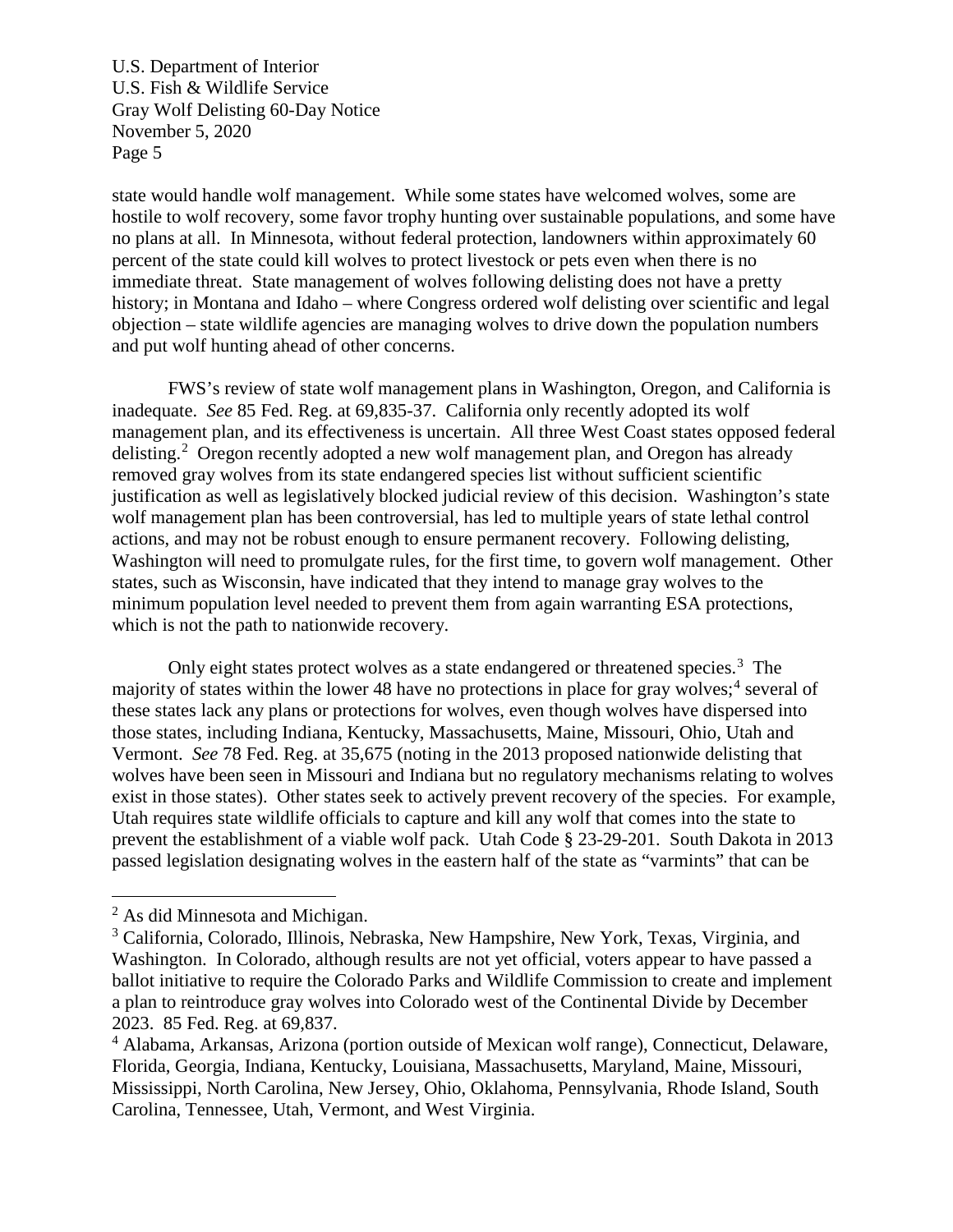shot on sight. S.D. Codified Laws § 41-1-1. Other states with wolves within their borders have classified wolves as furbearers or game animals and would likely allow regulated hunting and trapping and livestock predation control upon removal of federal protections, including Iowa, Kansas, Michigan, Minnesota, Nevada, North Dakota, Oregon, South Dakota, Washington, and Wisconsin. Several of these states have committed to managing wolves for an aggressive population decline following delisting, on the basis of inadequate and out-of-date management plans that do not reflect the best available science regarding the super-additive effects of hunting mortality on wolf populations or the population sizes necessary to maintain wolves' genetic viability over the short and long term. Such management measures constitute inadequate regulatory mechanisms that continue to threaten wolves.

# III. FWS FAILED TO ANALYZE THE IMPORTANCE OF LOST HISTORICAL RANGE FOR THE LISTED LOWER-48 WOLVES.

FWS's delisting rule is also flawed in its treatment of historical range. The ESA defines endangered and threatened species as "any species which is in danger of extinction or is likely to become an endangered species within the foreseeable future throughout all or a significant portion of its range...." 16 U.S.C. § 1532(6), (20) (emphasis added). The ESA does not define the phrase "significant portion of its range"; nor does it define the words "significant" or "range" as they are used in that phrase. In *Defenders of Wildlife v. Norton,* 258 F.3d 1136, 1145 (9th Cir. 2001), the Ninth Circuit held that "a species can be extinct 'throughout … a significant portion of its range' if there are major geographical areas in which it is no longer viable but once was." (emphasis added). In *Tucson Herpetological Soc'y v. Salazar*, 566 F.3d 870, 876-77 (9th Cir. 2009), the court held that while the criteria for "significance" was undefined, FWS must "develop some rational explanation for why the lost and threatened portions of a species' range are insignificant before deciding not to designate the species for protection." *See also id.* at 878 (upholding FWS's flat-tailed horned lizard's lost historical range analysis).

This interpretation of "range" to include historical range came before the adoption of FWS's final policy on the interpretation of this phrase ("SPR Policy"), 79 Fed. Reg. 37,578 (July 1, 2014). Since adoption of the SPR Policy, two appellate courts upheld FWS's SPR Policy interpretation of "range" to mean "current range." *See Humane Soc'y v. Zinke,* 865 F.3d 585 (D.C. Cir. 2017) and *Center for Biological Diversity v. Zinke*, 900 F.3d 1053 (9th Cir. 2018). Both courts, however, stressed that the ESA required FWS to consider lost historical range:

The SPR policy still requires that FWS consider the historical range of a species in evaluating other aspects of the agency's listing decision, including habitat degradation. The SPR policy recognizes that loss of historical range can lead to reduced abundance, inhibited gene flow, and increased susceptibility to extinction.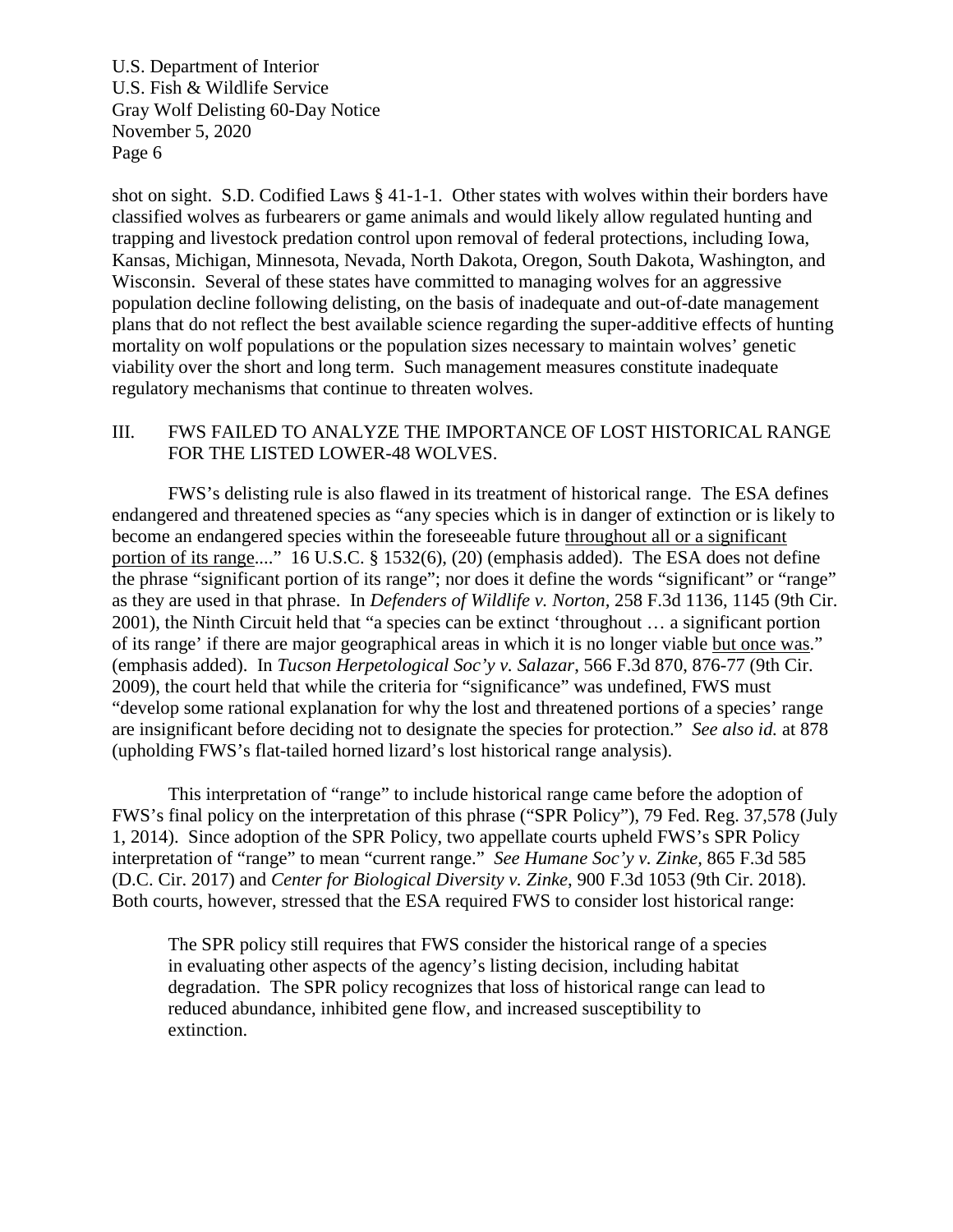*CBD v. Zinke*, 900 F.3d at 1067 (citations omitted). The D.C. Circuit was even clearer that FWS must account for lost historical range in its listing and delisting decisions, in particular because FWS's SPR Policy interprets range as current range only:

We hold that [FWS's] analysis of the status of the Western Great Lakes segment [of gray wolves] within its current range wrongly omitted all consideration of lost historical range. Just because the Endangered Species Act does not compel the Service to interpret "range" to mean historical range, that does not mean that the Service can brush off a substantial loss of historical range as irrelevant to the species' endangered or threatened status.

…

[A]n adequate evaluation of the threats confronting the survival of a species within its current range requires looking at more than just the current moment in time. The Service, consistent with its own Range Policy, also needs to consider the scope of the species' historical range, and the impact that material contraction or relocation might indicate for survival within a currently constricted or confined range.

*Humane Soc'y v. Zinke*, 865 F.3d at 605-06 (vacating FWS rule designating gray wolves in eight Midwestern states as the Western Great DPS and delisting that newly designated DPS).

The facts before FWS with respect to gray wolf historical habitat have not changed since the *Humane Soc'y* ruling: "[G]ray wolves have been extirpated from most of the southern portions of their historical North American range," with undisputed estimates that "95% of the gray wolf's historical range has disappeared." *Id.* at 606. And as before, FWS has failed to analyze the impact of that loss of historical range on the survival of the gray wolves as a whole or in various segments. FWS's delisting rule discussed historical range and abundance of gray wolves (85 Fed. Reg. at 69,786 and Figure. 2) and contained a section entitled historical context (85 Fed. Reg. at 69,792). Yet FWS actively omitted lost historical range in its actual delisting analysis. *Id.* at 69,853 ("In other words, we interpret 'range' in these definitions to be current range, i.e., range at the time of our analysis."). This omission is particularly problematic with respect to areas in the Northeast as there is no analysis at all of how that lost range affects the viability of wolf populations in other areas.

# IV. FWS DID NOT RATIONALLY ASSESS THE STATUS OF GRAY WOLVES WITHIN SIGNIFICANT PORTIONS OF THEIR CURRENT RANGE.

While failing to consider the impact to gray wolves of their lost historical range, FWS also arbitrarily failed to assess the gray wolf's status within "significant portion[s] of its range," 16 U.S.C. § 1532(6), which FWS defines as current range.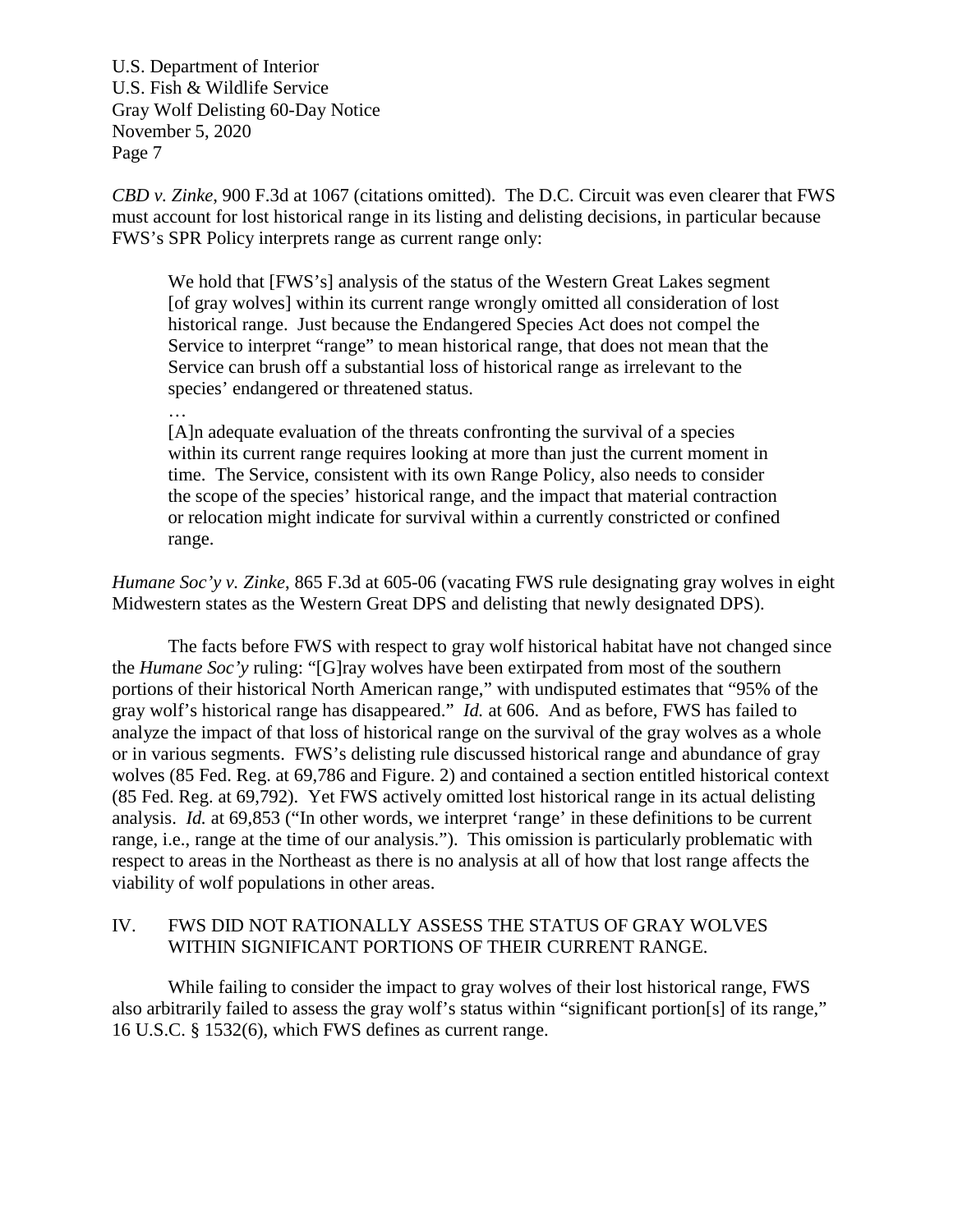#### A. Current Range Cannot Be Limited to Identified Wolf Populations.

FWS dismissed threats to wolves in significant portions of their range by improperly constricting its definition of "current range." FWS has acknowledged documented wolves in Vermont, Massachusetts, New York, Indiana, Illinois, Iowa, Missouri, North Dakota, South Dakota, Nebraska, Kansas, Colorado, Utah, Arizona, and Nevada over the last twenty years. 85 Fed. Reg. at 69,789. Independent reviews have documented wolves in many more states. *See* Petition to Maintain Protections for Gray Wolves (*Canis lupus*) in the Lower 48 States as Endangered or Threatened "Distinct Population Segments" Under the Endangered Species Act at 30 (December 17, 2018), https://www.biologicaldiversity.org/campaigns/gray\_wolves/ pdfs/Wolf-Petition-12-17-2018.pdf.<sup>[5](#page-7-0)</sup> FWS, however, did not consider these areas to be part of the gray wolf's current range because they exist outside of established wolf packs or breeding pairs in the Midwest and Pacific Northwest. 85 Fed. Reg. at 69,789 ("In sum, gray wolves in the lower 48 United States today exist primarily as two large metapopulations: one spread across northern Minnesota, Michigan, and Wisconsin, and the other consisting of the recovered and delisted NRM DPS wolf population that is biologically connected to a small number of colonizing wolves in western Washington, western Oregon, northern California, and, most likely, Colorado.").

The Service has failed to offer a rational explanation for why the gray wolf's current range should exclude other areas where wolves recently have been documented and could repopulate with continued protections under the ESA. Limiting current range in such a way is not consistent with the FWS's own policy that defines range to encompass the "general geographical area within which the species is currently found, including those areas used throughout all or part of the species' life cycle, even if not used on a regular basis." SPR Policy, 79 Fed. Reg at 37583 (emphasis added).

B. The Delisting Rule Lacks Adequate (or Any) Discussion of Suitable Wolf Habitat in the Southern Rockies and the Northeast.

Although earlier delisting attempts more thoroughly surveyed suitable wolf habitat in Colorado, Utah, and the northeast United States, the delisting rule is virtually silent on wolves and wolf habitat in these areas. The lack of established wolf packs in Colorado, Utah, and New Mexico is instead used as an excuse to avoid consideration of suitable wolf habitat there, a formulation that turns ESA decisions upside-down. Prior habitat modeling has suggested that Colorado alone could support a population of over 1,000 wolves (Carroll et al. 2006), yet the delisting rule only notes that individual wolves have been confirmed in Colorado and other states.

<span id="page-7-0"></span><sup>&</sup>lt;sup>5</sup> In the Delisting Rule, FWS also denied this Petition without rational justification, summarily and unjustifiably finding that the petition did not present substantial scientific or commercial information indicating that the petitioned actions were warranted. 85 Fed. Reg. at 69,778, 69,878-79.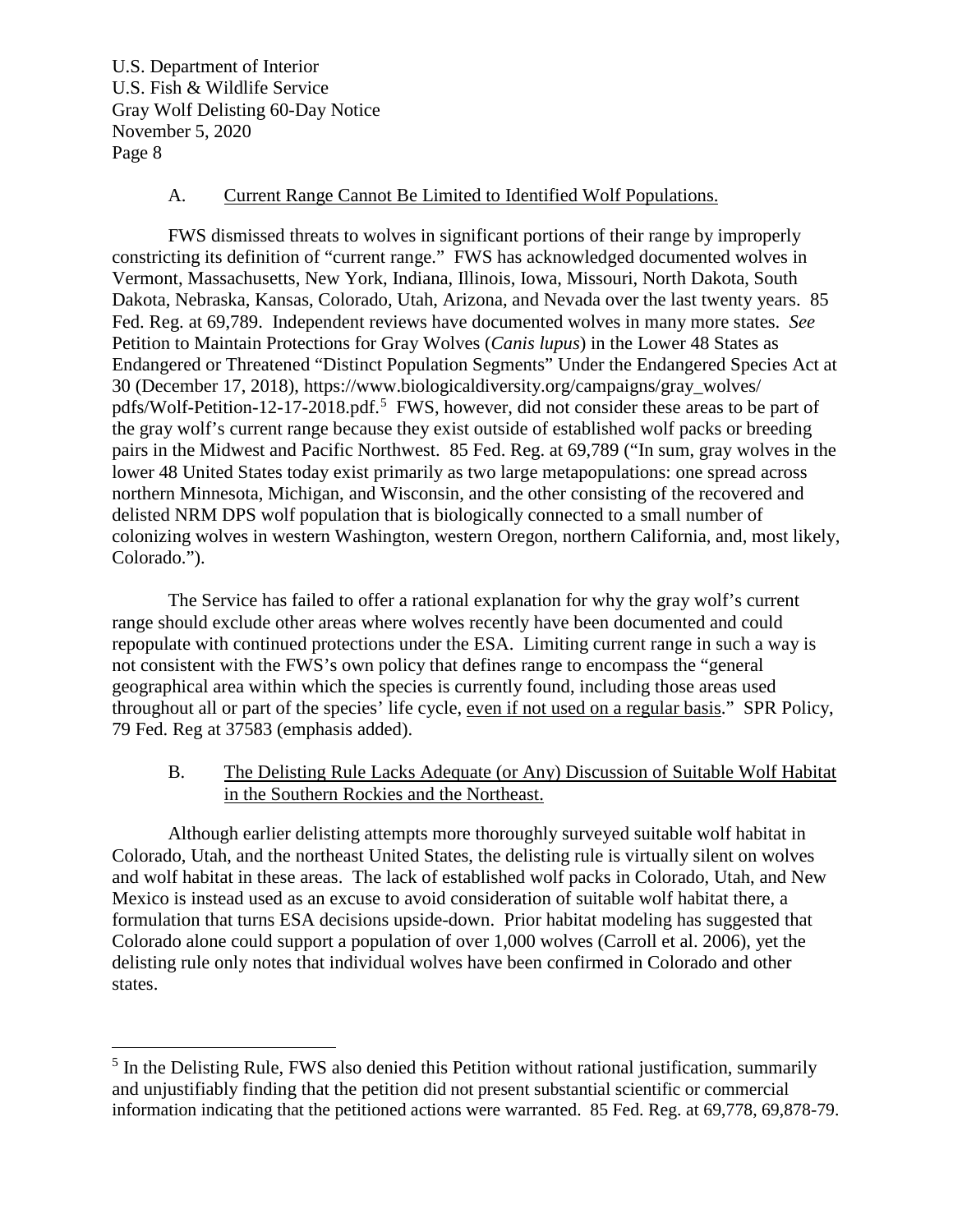The delisting rule also ignores northeast wolves and suitable wolf habitat in the northeast entirely, contrary to the 2013 proposed wolf delisting rule and other prior wolf planning documents. FWS defended this analysis gap by again asserting that any wolf populations outside the Great Lakes region are unnecessary for gray wolf recovery.

# C. Wolves in the Lower-48 Remain Imperiled Throughout a Significant Portion of their Range.

In addition to misapplying the term "range" to exclude occupied portions of the gray wolf's current range, FWS arbitrarily assessed whether portions of the gray wolf's range are "significant." 16 U.S.C. § 1532(6). In the delisting rule, FWS repeated its circular definition of significant that had already been rejected by courts. *See Desert Survivors v. U.S. Dep't of Interior,* 321 F. Supp. 3d 1011 (N.D. Cal. 2018); *see also Center for Biological Diversity v. Jewell*, 248 F. Supp. 3d 946 (D. Ariz. 2017). Under FWS's SPR Policy, listing a species based on threats in a significant portion of its range would be considered warranted only if three conditions were satisfied: (1) the species was neither endangered nor threatened throughout all of its range, (2) the portion's contribution to the viability of the species was so important that, without the members in that portion, the species would be endangered or threatened throughout all of its range, and (3) the species was endangered or threatened in that portion of its range. *See*  79 Fed. Reg. at 37,582-83. The courts rejected FWS's position as "illusory," because "if a portion of a species' range is so vital that its loss would render the entire species endangered or threatened, and the species is endangered or threatened in that portion, then the entire species is necessarily endangered or threatened. Threats that render a species endangered or threatened in such a vital portion of its range should necessarily be imputed to the species overall." *Center for Biological Diversity v. Jewell*, 248 F. Supp. 3d at 956 (emphasis added). The district court in *Desert Survivors* vacated the "significant portion" part of the SPR Policy nationwide. *Desert Survivors,* 336 F. Supp. 3d 1131, 1134-37 (N.D. Cal. 2018). While the Proposed Delisting Rule acknowledged the nationwide injunction against applying the SPR significance definition, 84 Fed. Reg. at 9[6](#page-8-0)84, the Final Delisting Rule does not mention the nationwide injunction at all.<sup>6</sup>

FWS asserted that for the delisting rule, it would ask "whether any portions of the range may be biologically meaningful in terms of resiliency, redundancy, or representation of the entity being evaluated." 85 Fed. Reg. at 69,878. And yet, FWS then turned to precisely the disallowed standard from *Desert Survivors*, asserting that, for each of the combinations of wolf populations considered "these portions are not "'significant' under any reasonable definition of that term because they are not biologically meaningful to the [listed] entity in terms of its resiliency, redundancy, or representation." *Id.* at 69,882, 69,885, 69,888, 69,889, 69,892, 69,893.

<span id="page-8-0"></span> <sup>6</sup> Because FWS relied on the SPR Policy, 79 Fed. Reg. 37,578 (July 1, 2014), to justify in part its Delisting Rule, Defenders of Wildlife *et al*. will also challenge that policy, and the SPR significance definition as applied here because the SPR policy is unlawful on the same basis as found in *Desert Survivors*.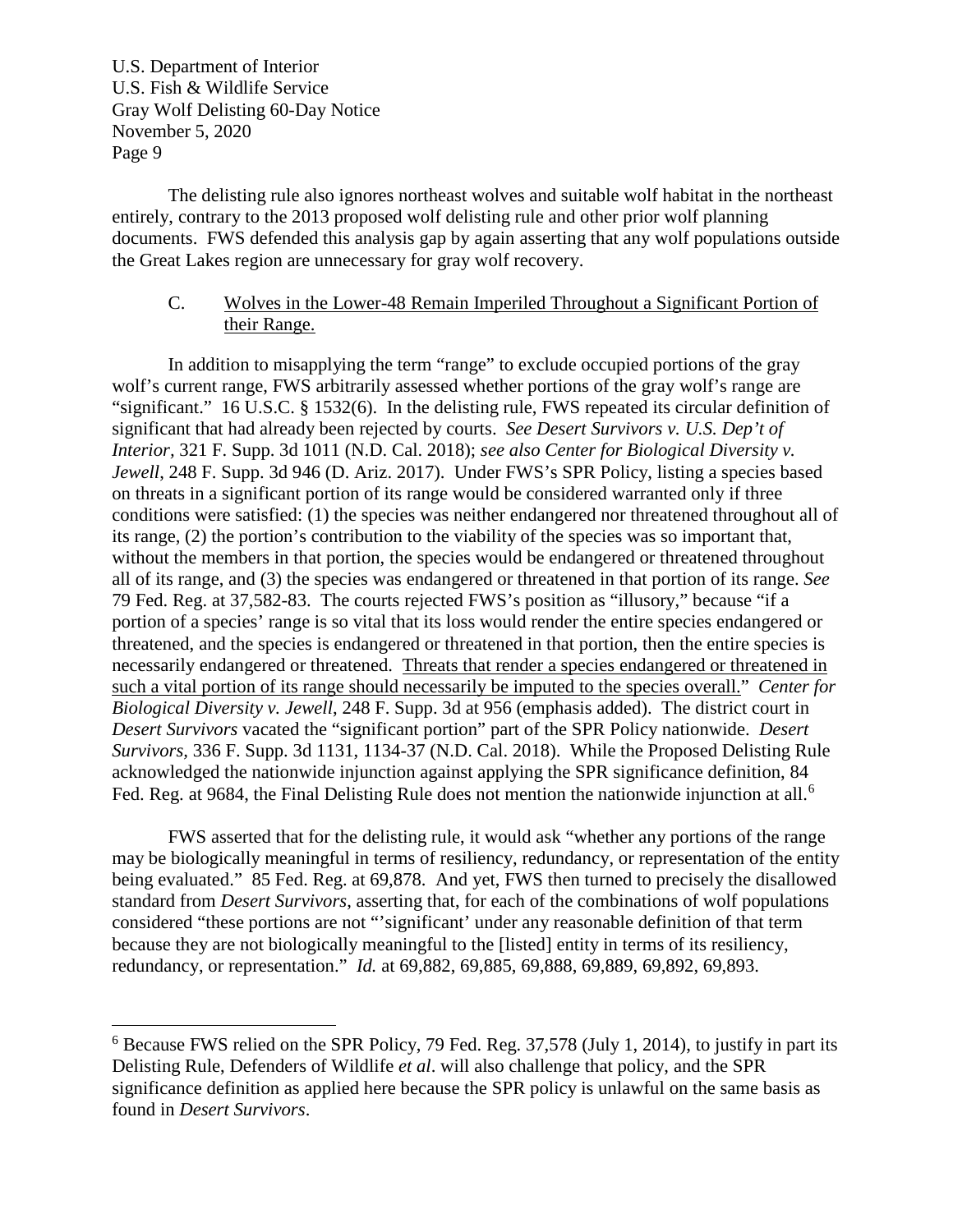Whatever the appropriate definition of significant portion of range may be, it cannot be the same illusory definition rejected by the federal courts.

FWS relied on the metric of representation, redundancy, and resiliency (the "3Rs") to assess whether an area is significant, focusing on how the current population in a particular portion contributes to the 3Rs. But FWS's use of the 3Rs metric was unreasonable and contrary to the conservation purpose of the ESA because it bars any area that lacked a recovered population from being considered a "significant" portion.

For example, FWS dismissed wolves on the west coast because only a small number of animals currently live there. Yet this position means that a species would never need to be recovered in any portion of its historical range because a tiny population could never meaningfully contribute to the 3Rs. FWS's interpretation eviscerates the ESA's conservation purpose. 16 U.S.C. §1531(b).

FWS also denigrates Pacific wolves as "colonizing wolves" from the Northern Rocky Mountains whose presence is unnecessary for wolf recovery. "In sum, gray wolves in the lower 48 United States today exist primarily as two large metapopulations: One spread across northern Minnesota, Michigan, and Wisconsin, and the other consisting of the recovered and delisted NRM DPS wolf population that is biologically connected to a small number of colonizing wolves in western Washington, western Oregon, northern California." 85 Fed. Reg. at 69,789; *id.* at 69,894 (these wolves "are part of the recovered and delisted population of gray wolves in the NRM DPS.").

Yet when the Northern Rocky Mountain DPS was carved from the lower-48 listing, FWS found that it was discrete from any wolves that could repopulate the west coast states due to the stretches of unsuitable habitat between them. 73 Fed. Reg. 10,518, 10,519 (Feb. 27, 2008). FWS's new position (that the coastal wolves are not discrete from the Northern Rocky Mountain DPS) raises red flags, as a prime example of the disappearing remnant population that the *Humane Society* court cautioned against—carving a DPS out of a larger listing only to turn around and declare that the remnant is no longer a valid DPS and therefore unlistable. *Humane Soc'y*, 865 F.3d at 603 ("The Service cannot circumvent the Endangered Species Act's explicit delisting standards by riving an existing listing into a recovered sub-group and a leftover group that becomes an orphan to the law.").

Finally, FWS determined that there are no significant portions of the gray wolf's range because the single gray wolf population that resides in the three Western Great Lakes states— Minnesota, Michigan and Wisconsin—is neither threatened nor endangered. This analysis flies in the face of years of court decisions. In litigation challenging a rule very similar to the proposed delisting Rule here, two federal courts invalidated FWS's decision to downlist gray wolves in large portions of the species' range where it had not recovered based on the viability of two core populations. *See Defenders of Wildlife v. Norton*, 354 F. Supp. 2d 1156, 1168 (D. Or. 2005) ("The Secretary's conclusion that the viability of two core populations in the Eastern and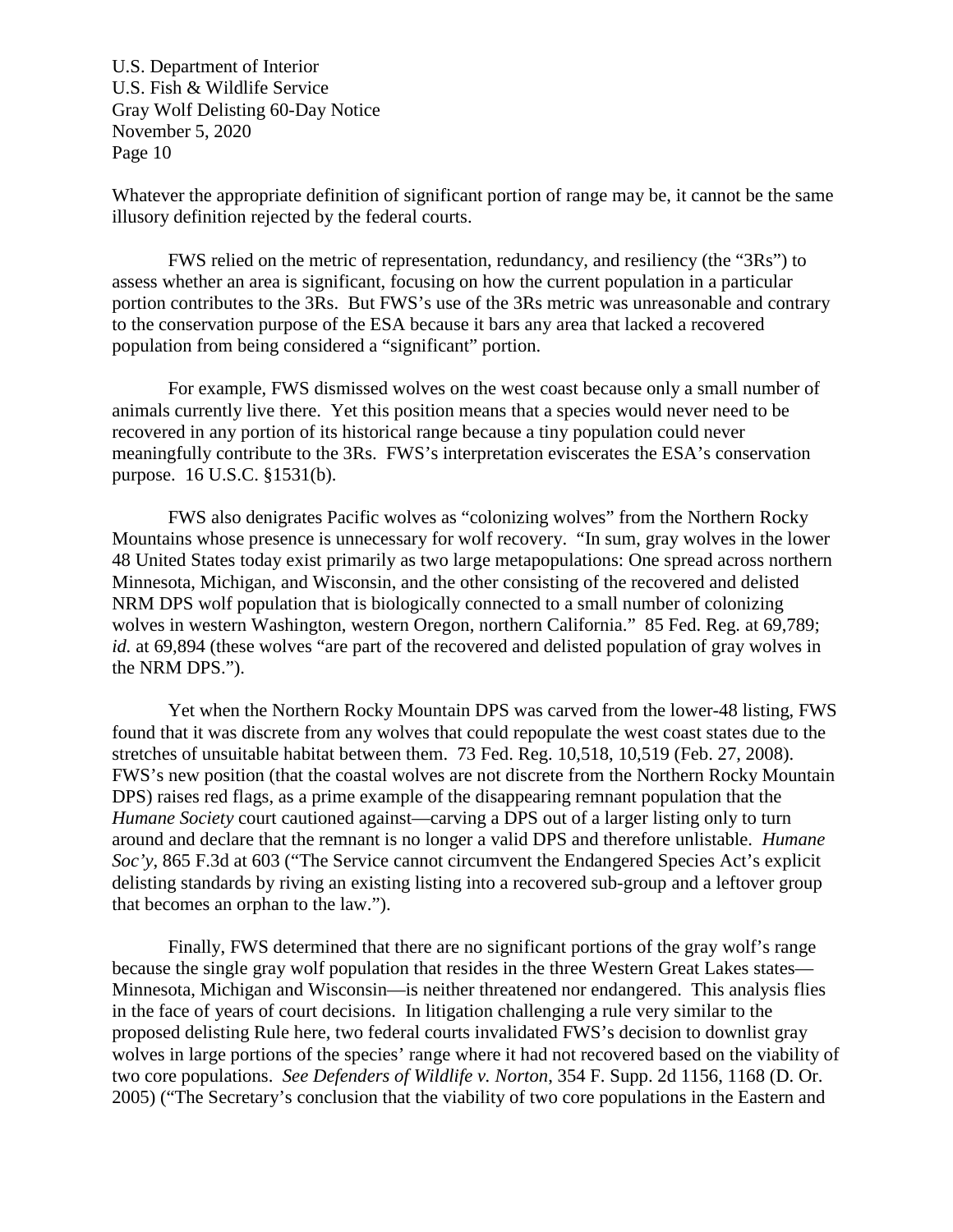Western DPSs makes all other portions of the wolf's historical or current range insignificant and unworthy of stringent protection is contrary to Ninth Circuit precedent and the ESA.") and *Nat'l Wildlife Fed'n v. Norton,* 386 F. Supp. 2d 553, 565 (D. Vt. 2005) ("The FWS simply cannot downlist or delist an area that it previously determined warrants an endangered listing because it 'lumps together' a core population with a low to non-existent population outside of the core area.").

#### V. THE DELISTING RULE FAILS TO USE THE BEST AVAILABLE SCIENCE.

Under the ESA, FWS is required to make listing and delisting determinations "solely on the basis of the best scientific and commercial data available[.]" 16 U.S.C. §1533(b)(1)(A). In issuing the Gray Wolf Delisting Rule, FWS violated this requirement, disregarding science and otherwise acting arbitrarily. While FWS offered responses to the peer review critiques in the Final Delisting Rule, *see* 85 Fed. Reg. at 69,844-56 (Comment 1-46), the responses did not change FWS's decision to delist nor its reasoning in support of delisting.<sup>[7](#page-10-0)</sup>

The independent peer reviewers chosen by FWS expressed serious concerns about the proposed delisting rule and its failure to use the best available science. Summary Report of Independent Peer Reviews for the U.S. Fish and Wildlife Service Gray Wolf Delisting Review (May 2019). All five reviewers identified unclear or missing information in the Draft Biological Report and Proposed Delisting Rule, particularly with the Service's "inadequate treatment of the [distinct population segment] structure of gray wolves in the lower 48 states." Summary Report, App. C, Reviewer 1 – Dr. Fred W. Allendorf at 3.

Dr. Carlos Carroll criticized the proposed delisting rule for its failure to "build on the assembled scientific information [in the biological report] to provide coherent factual support or logical explanation for the agency's conclusions." Summary Report, App. C, Reviewer 2 – Dr. Charles (Carlos) Carroll at 5. Dr. Carroll questioned the proposed rule's "lack of detail and rigor in the treatment of genetic issues," *id.* at 6, as an "extreme oversimplification of the genetic structure of wolf metapopulations at regional and continental extents," *id.* at 7. This concern was echoed by multiple public commenters, who noted that the best available science showed that genetic health remained a threat to wolves across the listed entity and criticized FWS's failure to adequately consider the minimum viable population and effective population sizes necessary to ensure long-term genetic viability. Dr. Carroll also highlighted how the proposed rule's central tenet – that the loss of all gray wolf populations outside the Great Lakes region in Minnesota and Wisconsin would not threaten the listed entity – depends on a truncated view of the ecological concept of range and the specifics of range dynamics. *Id.* at 8-9, 16. Neither does the proposed

<span id="page-10-0"></span> <sup>7</sup> The Final Delisting Rule also failed to consider a recent article published in BioScience authored by Dr. Carroll and others entitled "Wolf Delisting Challenges Demonstrate Need for an Improved Framework for Conserving Intraspecific Variation under the Endangered Species Act," available at https://academic.oup.com/bioscience/advance-article/doi/10.1093/biosci/ biaa125/5941853 and attached to this letter.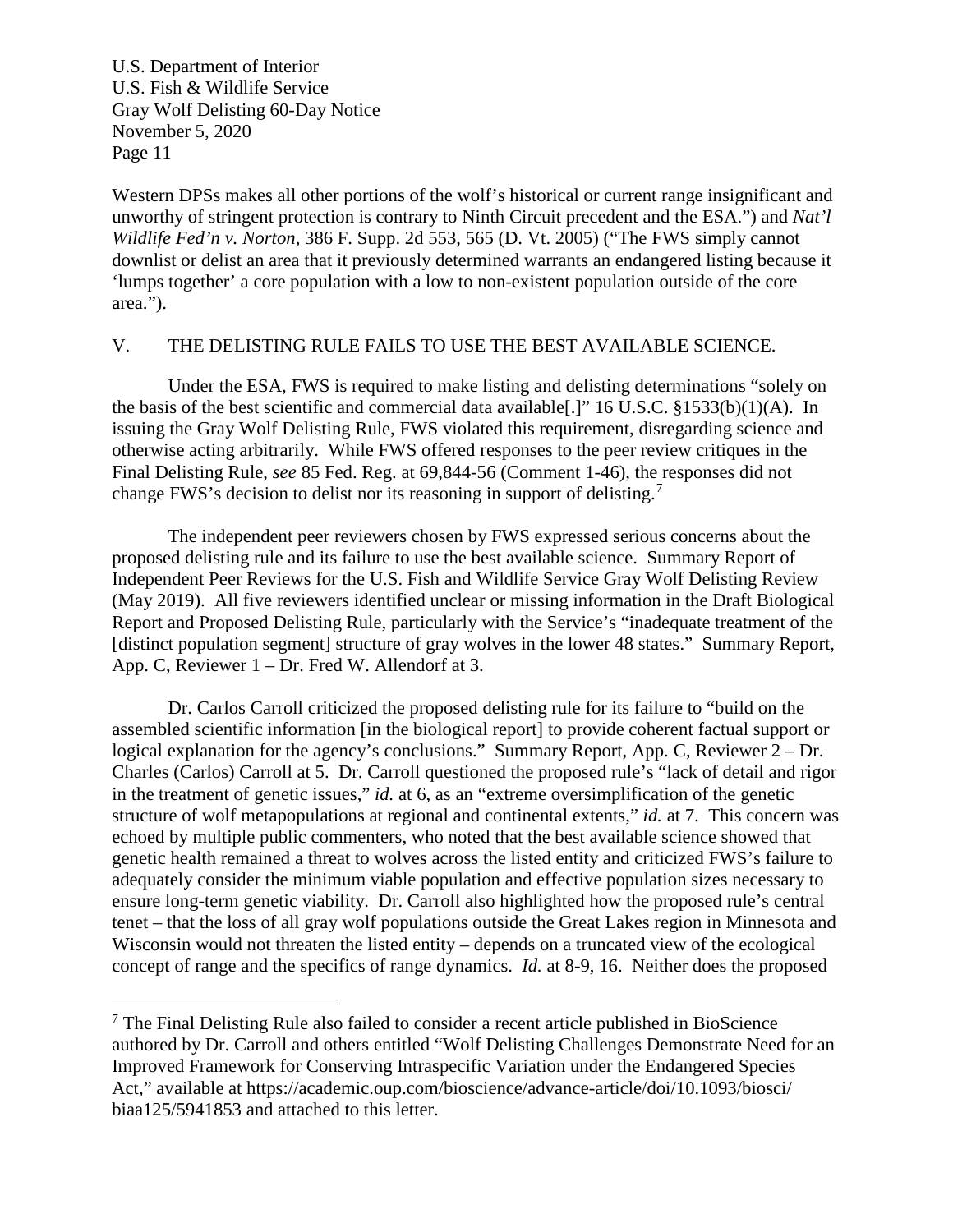rule use the ecological concepts of resiliency, redundancy, and representation correctly. *Id.* at 11-12.

Another area of deep concern from the independent scientists centered on the almost complete omission of information on suitable habitat in regions such as Utah, Colorado, and the northeast U.S. *See* Carroll at 18-22; Treves at 6. As Dr. Carroll noted, "in 2008, the FWS embarked on an effort to develop a National Wolf Strategy through the use of a 'Structured Decision Making' (SDM) process designed to develop a comprehensive strategy for gray wolf conservation by identifying appropriate wolf listing units within the broader continental distribution of the species as a whole." Although the process was flawed, "this process at least provided a comprehensive analysis of what recovery efforts would be appropriate in the different regions which still held suitable habitat for the species. … This current proposed rule, in contrast, omits substantive treatment of two regions which were previously considered to merit consideration because they hold substantial suitable habitat: the Colorado/Utah assessment unit and the area of the northeast US proposed in the SDM process to be occupied by the eastern wolf (putative *C. lycaon*)." *Id.* at 14.

Dr. Adrian Treves found that "the proposed rule does not address human-caused mortality or habitat suitability adequately," Summary Report, App. C, Reviewer 4 – Dr. Adrian Treves at 1, 9-21, and that the "conclusions drawn about current range, vacant habitats, and northeastern USA gray wolves were not well substantiated. My scientific judgment is that the gray wolf entity's current range is not defined well by scientific standards." *Id.* at 4; *see also id.* at 5-9 ("The scientific basis of the gray wolf entity and its range seems questionable on scientific grounds because I found neither consistent terminology for subpopulations of current wolves, nor consistent handling of data on dispersal, discreteness, range, or status across the entity.").

Dr. MacNulty disagreed with the proposed rule's determination that western listed wolves were not discrete from eastern wolves. "I found no scientific information in the Proposed Rule or Draft Biological Report supportive of the Service's interpretation that western listed wolves are not discrete from wolves in Minnesota, Wisconsin, and Michigan. Rather, the Proposed Rule and the Draft Biological Report supply scientific information that supports the opposite interpretation: that western listed wolves are discrete from wolves in Minnesota, Wisconsin, and Michigan." Summary Report, App. C, Reviewer 5 – Dr. Daniel R. MacNulty at 5.<sup>[8](#page-11-0)</sup> Dr. MacNulty also questioned the Service's treatment of "current range" in contrast with "current distribution," *id.* at 6-8, and critiqued as incomplete the Service's review and analysis of human-caused mortality, *id.* at 9.

<span id="page-11-0"></span><sup>&</sup>lt;sup>8</sup> The Final Delisting Rule attempted to address this concern by noting that "[t]he intent was not to imply that all of those wolves were meaningfully connected as part of a single metapopulation; we agree that there are no data to show effective dispersal between those two larger areas." 85 Fed. Reg. at 69,867-68.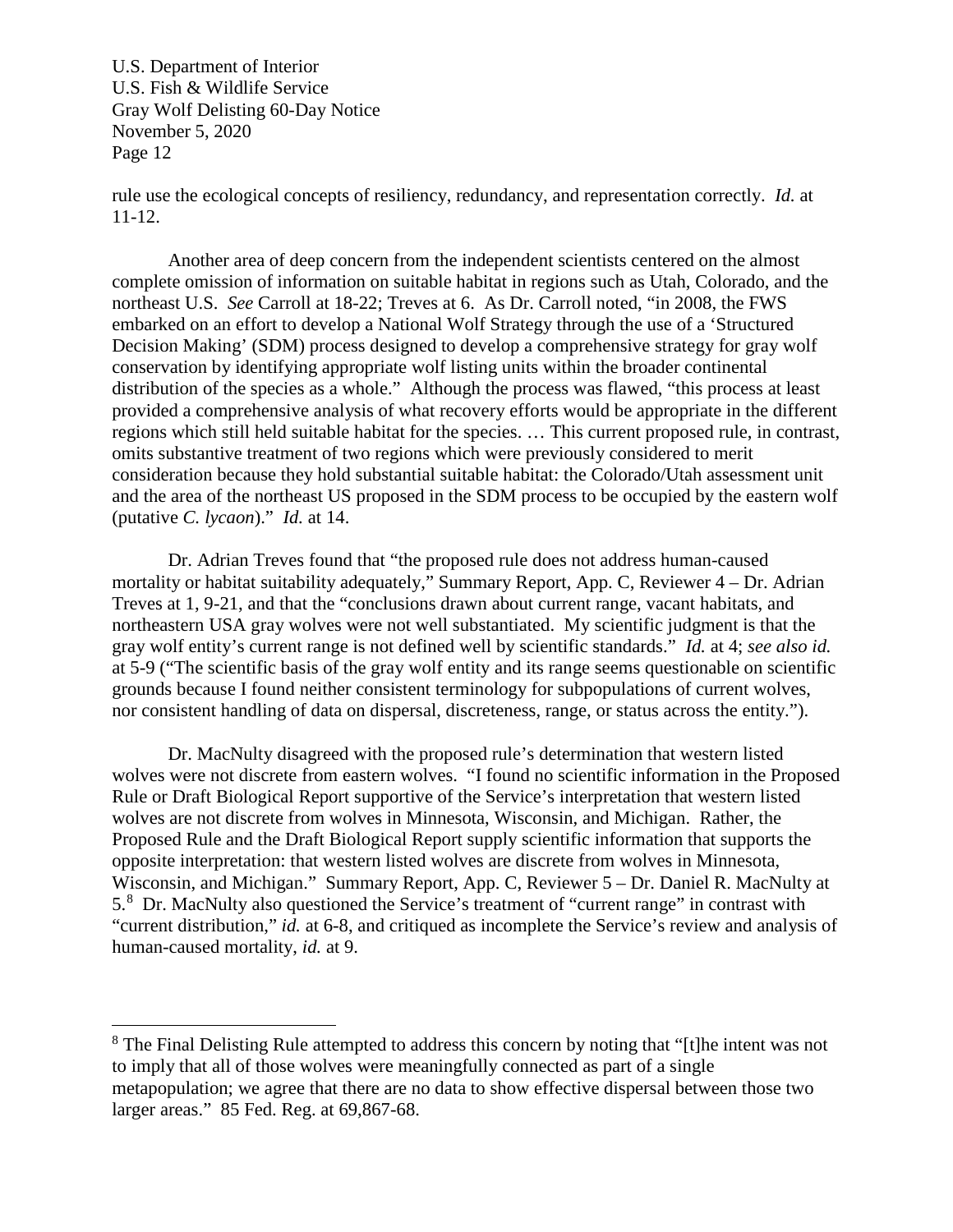The Final Rule explains that "Minnesota appears to be the western edge of a hybrid zone between gray wolves in the west and eastern wolves." 85 Fed. Reg. at 69,787. Two of the peer reviewers raised similar concerns about the uncertain taxonomic status of gray wolves and eastern wolves. Summary Report, App. C, Reviewer 3 – Dr. Adrian P. Wydeven at 9; Summary Report, App. C, Reviewer 5 – Dr. Daniel R. MacNulty at 5. Despite this uncertainty, FWS concludes that "any eastern wolves within the geographic boundaries of the entities we evaluated [are] members of the species *C. lupus*." 85 Fed. Reg. at 69,786. Dr. Wydeven criticizes that approach as "arbitrary." Wydeven at 9.

It is important to remember that FWS's 2013 delisting proposal was derailed because the agency failed to use the best available science with respect to species and sub-species wolf classifications in North America. As the independent peer reviews show, the genetics of the different wolf populations remain uncertain. Summary Report, App. C, Reviewer 3 – Adrian P. Wydeven at 1-2 (discussing eastern and gray wolf confusion); Summary Report, App. C, Reviewer 2 – Dr. Charles (Carlos) Carroll at 17-18 (discussing potential genetic uniqueness of west coast wolves). FWS has again failed to ensure that its proposed rule uses the best available science, as required by the ESA, 16 U.S.C.  $\S$  1533(b)(1)(A).

# VI. FWS CANNOT VALIDLY MEASURE RECOVERY USING THE OUT-OF-DATE AND GEOGRAPHICALLY LIMITED 1992 RECOVERY PLAN.

The delisting rule mouths the language of recovery but looks only to a decades-old plan focused solely on the Midwest for its recovery standards. When FWS protected the gray wolf as a single species across the lower-48 states, it did not develop a nationwide recovery plan. Instead, for most of the lower-48 states (with the exception of the Northern Rocky Mountains gray wolf and Southwest Mexican wolf populations), FWS evaluated recovery efforts under its Western Great Lakes Recovery Plan, revised and renamed in 1992 as the Eastern Timber Wolf recovery plan. This limited and outdated recovery plan remains the planning document used by FWS to this day, despite pleas, petitions, and at least one lawsuit asking the agency to update it.

Reliance on such an outdated and geographically-restricted plan prevented FWS from facilitating nationwide wolf recovery, including in places such as the Pacific Northwest and the Northeast. Further, such a plan cannot provide "objective and measurable criteria" to support delisting outside of the plan's geographic scope. 16 U.S.C.  $\S$  1533(f)(1)(B)(i)-(iii). Not only does the failure to develop a nationwide wolf recovery plan violate FWS's duty under ESA § 4(f), but basing the delisting rule on the Eastern Timber Wolf Recovery Plan violates FWS's duty to use the best available science in a delisting decision.

#### VII. CONCLUSION

FWS's issuance of the Final Gray Wolf Delisting Rule violates the law and fails to use the best science. If FWS fails to withdraw the Rule within 60 days of receiving this letter, the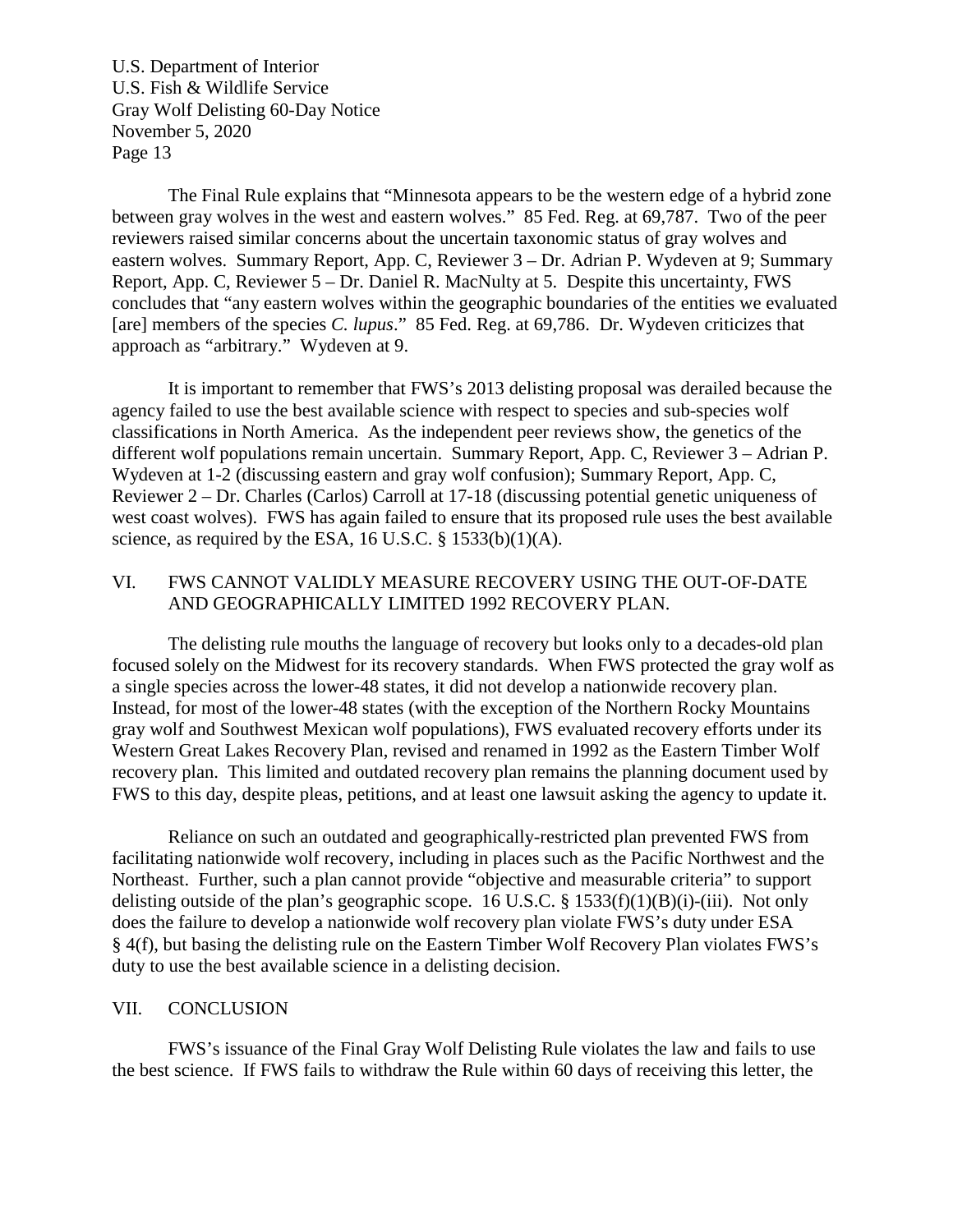named organizations intend to file legal claims for declaratory and injunctive relief. *See* 16 U.S.C. § 1540(g).

If you believe any of the foregoing is in error, have any questions, or would like to discuss this matter, please do not hesitate to contact us.

Sincerely,

Kinter L. Bayles

Kristen L. Boyles Timothy J. Preso

*Attorneys for Defenders of Wildlife, Center for Biological Diversity, Sierra Club, Oregon Wild, National Parks Conservation Association, and The Humane Society of the United States*